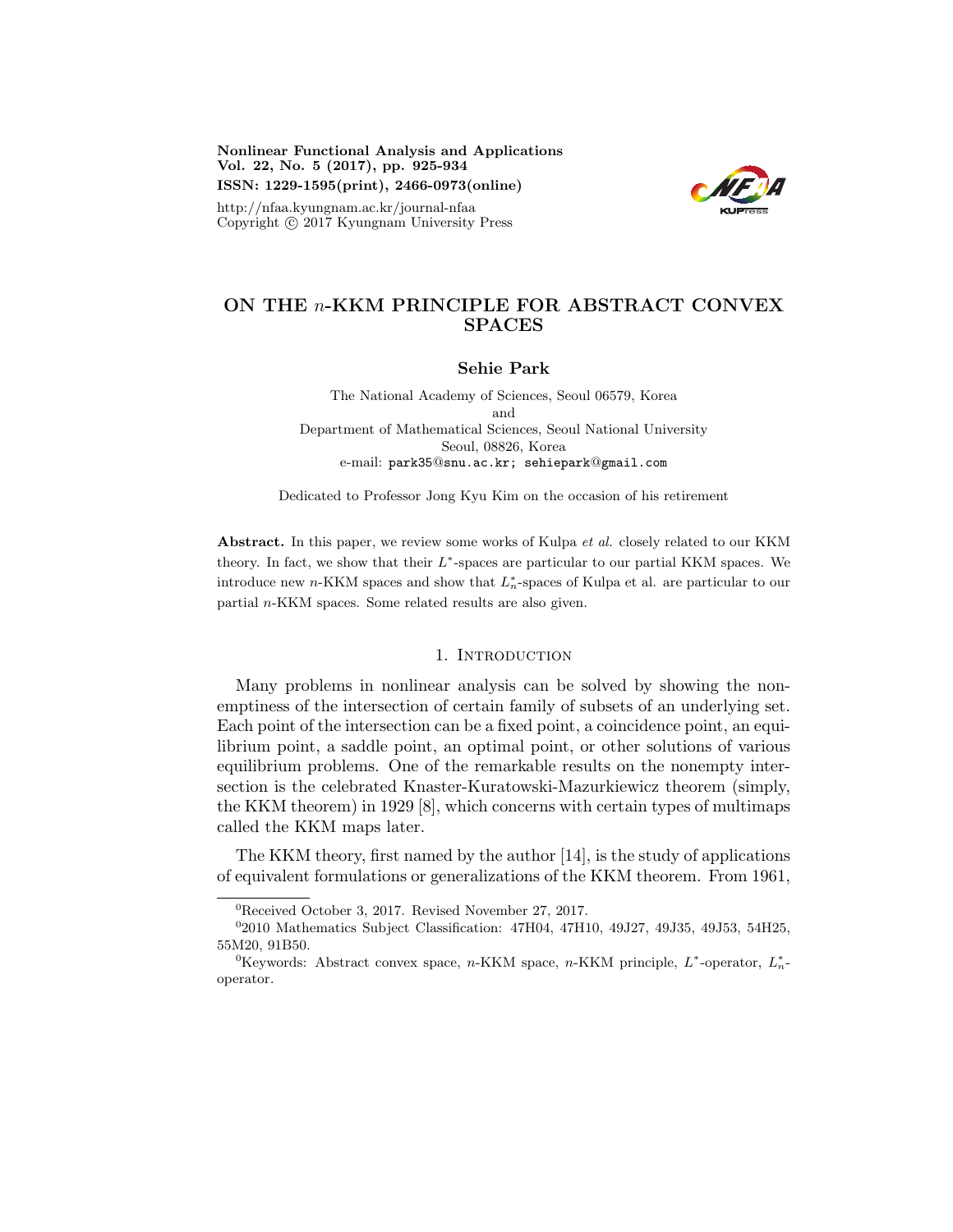Ky Fan showed that the KKM theorem provides foundations for many of the modern essential results in diverse areas of mathematical sciences. He extended the KKM theorem to arbitrary topological vector spaces and applied it to various problems; see [14,15]. Fan's works were expanded systematically by Granas [5] to new topological methods in convex analysis on convex subsets of topological vector spaces. Later, it has been extended to convex spaces by Lassonde  $[12]$ , and to c-spaces (or H-spaces) by Horvath  $[6,7]$ , and others. Since the last decade of the last century, the KKM theory had been extended to generalized convex (G-convex) spaces in a sequence of papers of the author and others; for details, see [15,16] and references therein.

Since 2006, we have introduced the new concepts of abstract convex spaces and KKM spaces which are adequate to establish the KKM theory. With such new concepts, we could generalize and simplify known results in the theory on convex spaces, H-spaces, G-convex spaces, and others; see [17]-[21]. The partial KKM principle for an abstract convex space is an abstract form of the KKM theorem. A KKM space is an abstract convex space satisfying the partial KKM principle and its open version. In our recent works [19]-[21], we studied elements or foundations of the KKM theory on abstract convex spaces and noticed there that many important results therein are closely related to KKM spaces or partial KKM spaces, that is, spaces satisfying the partial KKM principle. Moreover, a number of such results are equivalent to each other.

On the other hand, it is well-known that any family of closed balls in a hyperconvex metric space has a nonempty intersection whenever each two members of the family intersects. Motivated by this fact, T.-H. Chang et al. [2]-[4] introduced 2-KKM maps and generalized 2-KKM maps on metric spaces, and then obtained a 2-KKM theorem, a fixed point theorem without compactness condition, some minimax inequalities, and other results for hyperconvex metric spaces.

Recently, Kulpa, Szymanski and Turzansk $[11]$  defined an  $L_n^*$  -operator. Motivated by this, we define n-KKM maps on abstract convex spaces and show that  $L_n^*$ -spaces are particular to our partial KKM spaces.

In Section 2, we give only a small portion of basic concepts in our KKM theory on abstract convex spaces as a preliminary. Section 3 is devoted to review some works of Kulpa *et al.* [9]-[11] closely related to our KKM theory. In fact, we show their  $L^*$ -spaces are particular forms of our partial KKM spaces. Section 4 deals with  $L_n^*$ -spaces of Kulpa *et al.* [11]. We define *n*-KKM spaces and show that  $L_n^*$ -spaces are particular to our partial KKM spaces. Finally, in Section 5, we introduce abstracts of three articles containing materials closely related to the contents in this paper. Each of them can be used to obtain some new generalized results if possible.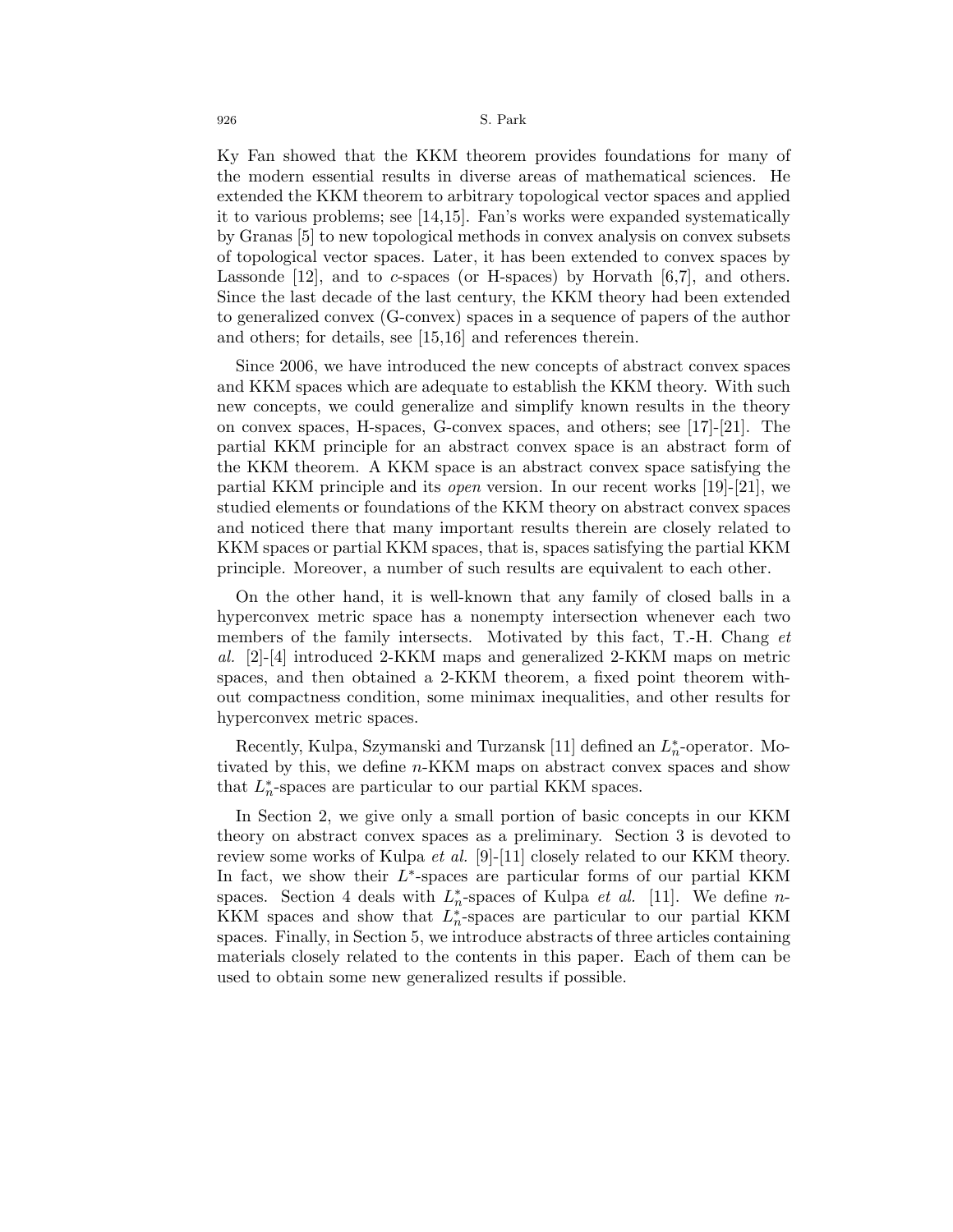### 2. Abstract convex spaces

In this section, we mainly follow [23] with some modifications and the corrections in [25].

Multimaps are also called simply maps. Let  $\langle D \rangle$  denote the set of all nonempty finite subsets of a set D.

**Definition 2.1.** Let E be a topological space, D a nonempty set,  $\langle D \rangle$  the set of all nonempty finite subsets of D, and  $\Gamma : \langle D \rangle \to E$  a multimap with nonempty values  $\Gamma_A := \Gamma(A)$  for  $A \in \langle D \rangle$ . The triple  $(E, D; \Gamma)$  is called an abstract convex space whenever the Γ-convex hull of any  $D' \subset D$  is denoted and defined by

$$
\mathrm{co}_{\Gamma} D' := \bigcup \{ \Gamma_A \mid A \in \langle D' \rangle \} \subset E.
$$

A subset X of E is called a  $\Gamma$ -convex subset of  $(E, D; \Gamma)$  relative to some  $D' \subset D$  if for any  $N \in \langle D' \rangle$ , we have  $\Gamma_N \subset X$ , that is,  $\text{co}_{\Gamma} D' \subset X$ .

When  $D \subset E$ , a subset X of E is said to be  $\Gamma$ -convex if  $\text{co}_{\Gamma}(X \cap D) \subset X$ ; in other words, X is Γ-convex relative to  $D' := X \cap D$ . In case  $E = D$ , let  $(E; \Gamma) := (E, E; \Gamma).$ 

**Definition 2.2.** Let  $(E, D; \Gamma)$  be an abstract convex space. If a multimap  $G: D \longrightarrow E$  satisfies

$$
\Gamma_A \subset G(A) := \bigcup_{y \in A} G(y) \quad \text{for all } A \in \langle D \rangle,
$$

then  $G$  is called a KKM map.

**Definition 2.3.** The *partial KKM principle* for an abstract convex space  $(E, D; \Gamma)$  is the statement that, for any closed-valued KKM map  $G: D \to E$ , the family  $\{G(y)\}_{y\in D}$  has the finite intersection property. The KKM principle is the statement that the same property also holds for any open-valued KKM map.

An abstract convex space is called a *(partial) KKM space* if it satisfies the (partial) KKM principle, respectively.

Example 2.4. We gave lots of examples of abstract convex spaces in [18]-[21].

**Theorem 2.5.** ([23]) For an abstract convex space E, D; Γ, the following two statements are equivalent:

- (1) The KKM principle. For any closed-valued  $[resp., open-valued]$ KKM map  $G: D \multimap E$ , the family  ${G(z)}_{z\in D}$  has the finite intersection property.
- (2) The Fan matching property. Let  $S: D \to E$  be a map satisfying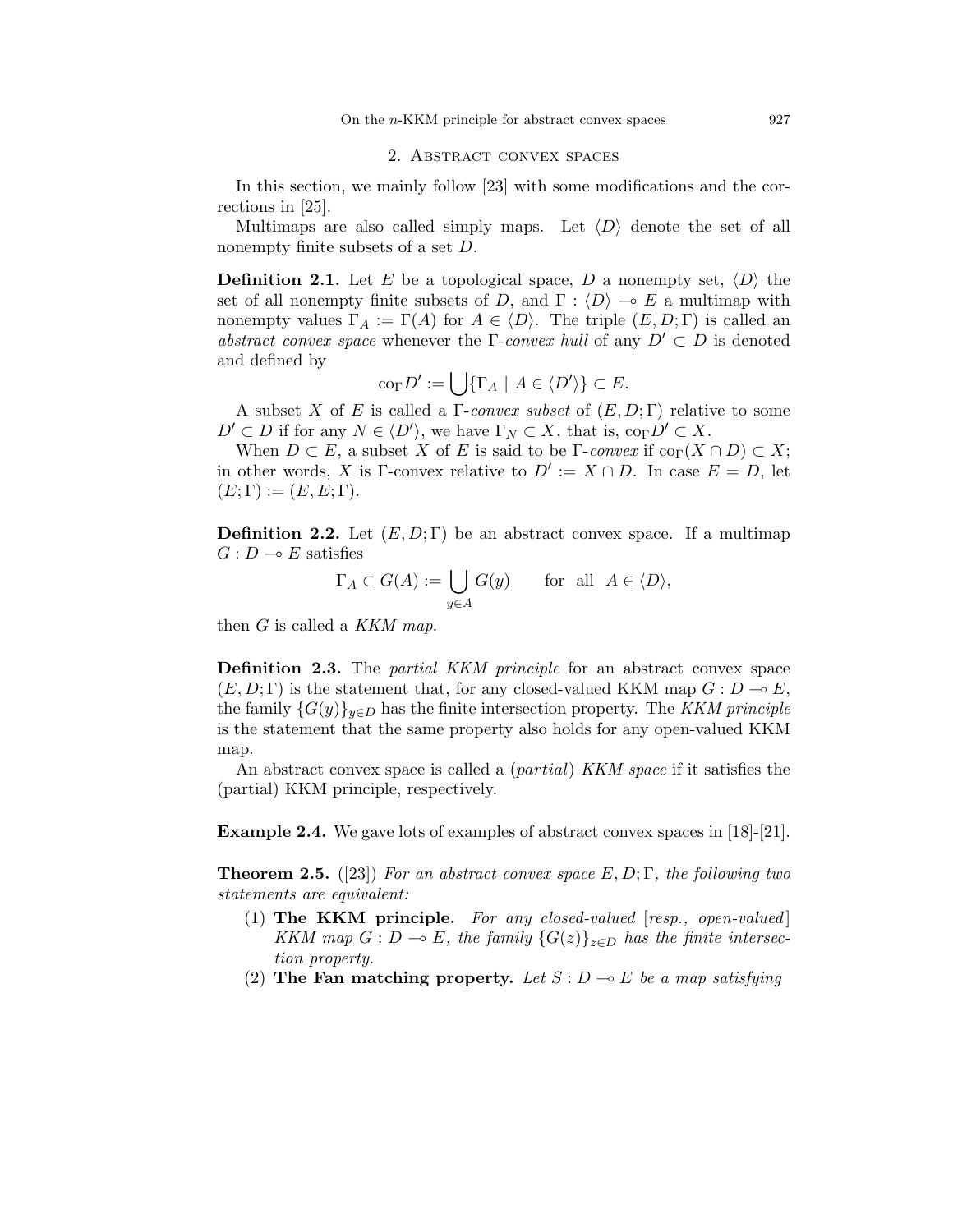(i)  $S(z)$  is open [resp., closed] for each  $z \in D$ ; and (ii)  $E = \bigcup_{z \in M} S(z)$  for some  $M \in \langle D \rangle$ . Then there exists an  $N \in \langle M \rangle$  such that

$$
\Gamma_N \cap \bigcap_{z \in N} S(z) \neq \emptyset.
$$

*Proof.* (1)  $\Rightarrow$  (2): Let  $G : D \multimap E$  be a map given by  $G(z) := E \setminus S(z)$  for  $z \in D$ . Then G has closed [resp., open] values. Suppose that, on the contrary to the conclusion, for any  $N \in \langle M \rangle$ , we have  $\Gamma_N \cap \bigcap_{z \in N} S(z) = \emptyset$ ; that is,

$$
\Gamma_N \subset E \setminus \bigcap_{z \in N} S(z) = \bigcup_{z \in N} (E \setminus S(z)) = G(N).
$$

Then  $G|_M : M \to E$  is a KKM map. It is easily checked that  $(E, M; \Gamma|_{\langle M \rangle})$ also satisfies the KKM principle (1) [12, Lemma 2]; and hence there exists a

$$
\widehat{y} \in \bigcap_{z \in N} G(z) = \bigcap_{z \in N} (E \setminus S(z)).
$$

Hence  $\hat{y} \notin S(z)$  for all  $z \in N$ . Since N is arbitrary, this violates condition (ii).  $(2) \Rightarrow (1)$ : Let  $G : D \rightarrow E$  be a closed [resp., open] valued KKM map. Define a map  $S : D \multimap E$  by  $S(z) := E \setminus G(z)$  for  $z \in D$ . Then S is open [resp., closed] valued. Hence (i) holds. Suppose that there exists an  $M \in \langle D \rangle$  such that  $\bigcap_{z \in M} G(z) = \emptyset$  on the contrary to the conclusion of (1). Then

$$
E = \bigcup_{z \in M} (E \setminus G(z)) = \bigcup_{z \in M} S(z),
$$

that is, (ii) holds. Therefore, by (2), there exists an  $N \in \langle M \rangle$  such that

$$
\Gamma_N \cap \bigcap_{z \in N} S(z) \neq \emptyset.
$$

Hence there exists an  $x_0 \in \Gamma_N$  such that  $x_0 \in \bigcap_{z \in N} S(z) = \bigcap_{z \in N} (E \setminus G(z))$ or  $x_0 \notin G(N)$ . Therefore,  $\Gamma_N \not\subset G(N)$  and G is not a KKM map. A contradiction.

Note that a KKM space is an abstract convex space satisfying the statements (1) and (2) in Theorem 2.5, and a partial KKM space is the one satisfying the closed valued version of (1) and the open case of (2).

# 3.  $L^*$ -SPACES OF KULPA et al.

In 2008, Kulpa and Szymanski [9] introduced a series of theorems called Infimum Principles and applied them to some classical results. Note that most of results in [9] originate from the Theorem of Indexed Families (Theorem 3) and that this is an easy consequence of a Fan type matching theorem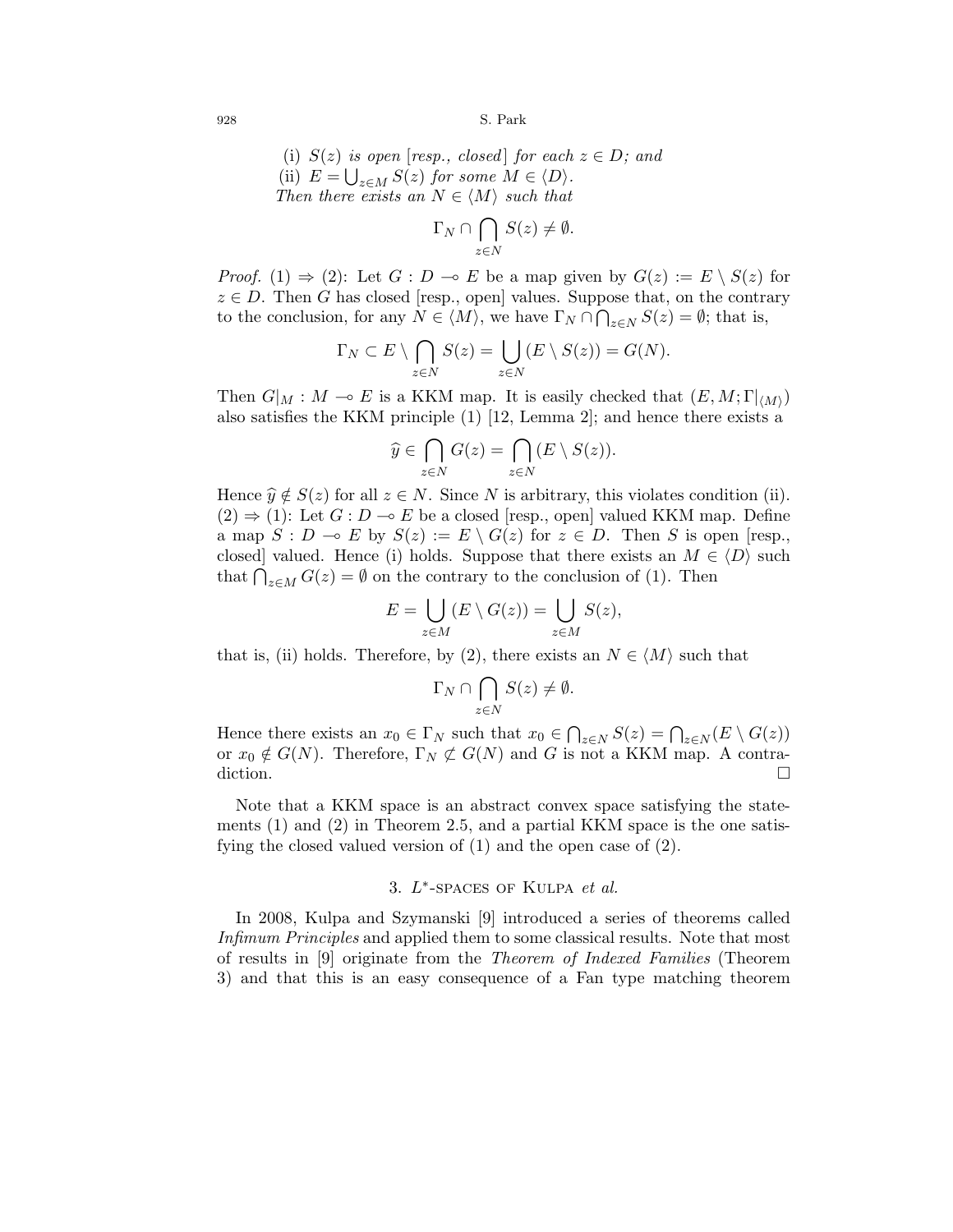([13] Theorem 1). Their study is based on and utilizes the techniques of simplicial structures and CO families (equivalently, multimaps with nonempty convex values and open fibers). Here a simplicial space is a topological space having a certain collection of singular simplices. As applications, they derived fixed point theorems due to Schauder, Tychonoff, Kakutani, and Fan-Browder; minimax theorem; the Nash equilibrium theorem; the Gale-Nikaido-Debreu theorem; and the Fan minimax inequality. Finally, the authors of [9] suggested a way of extending their results to a wider class of topological spaces called L ∗ -spaces.

In 2012 [24], we recall that for any abstract convex spaces satisfying abstract KKM principle, we can deduce such classical theorems without using any Infimum Principles. In fact, such theorems are consequences of some equivalents of the KKM theorem on a simplicial space and hence are typical particular results of the KKM theory for abstract convex spaces. Moreover, we show that simplicial spaces and  $L^*$ -spaces are of particular type of KKM spaces due to ourselves and that some of main results in [9] are consequences of corresponding ones in KKM spaces.

In 2014, Kulpa and Szymanski [10] discussed Park's abstract convex spaces and their relevance to classical convexities and  $L^*$ -operators. They constructed an example of a space satisfying the partial KKM principle that is not a KKM space. The existence of such a space solves a problem raised by Park.

In 2015, the present author [26] traces out the history of [10] and responds to some remarks given there. One of the objections given in [10] is the use of D in our abstract convex spaces  $(E, D; \Gamma)$ . Recently, another example of the importance of  $D$  is given in [1].

Kulpa, Szymanski and Turzanski [11] called again an  $L^*$ -operator  $\Lambda$  :  $\langle X \rangle$   $\rightarrow$  $X$  on a topological space  $X$  whenever it satisfies the following condition:

If 
$$
A \in \langle X \rangle
$$
 and  $\{U_x \mid x \in A\}$  is an open cover of X, then there exists  
\n $B \subset A$  such that  $\Lambda(B) \cap \bigcap \{U_x \mid x \in B\} \neq \emptyset$ . (3.1)

Note that considering a map  $S : X \to X$  defined by  $S(x) := U_x$  for  $x \in X$ ,  $E = D = X$ , and  $\Lambda = \Gamma$ , (3.1) is a particular form of the open case of Statement (2) in Theorem 2.5.

Kulpa et al. [11] defined that an  $L^*$ -space is a topological space endowed with an  $L^*$ -operator. Therefore, an  $L^*$ -space is a particular one of partial KKM spaces.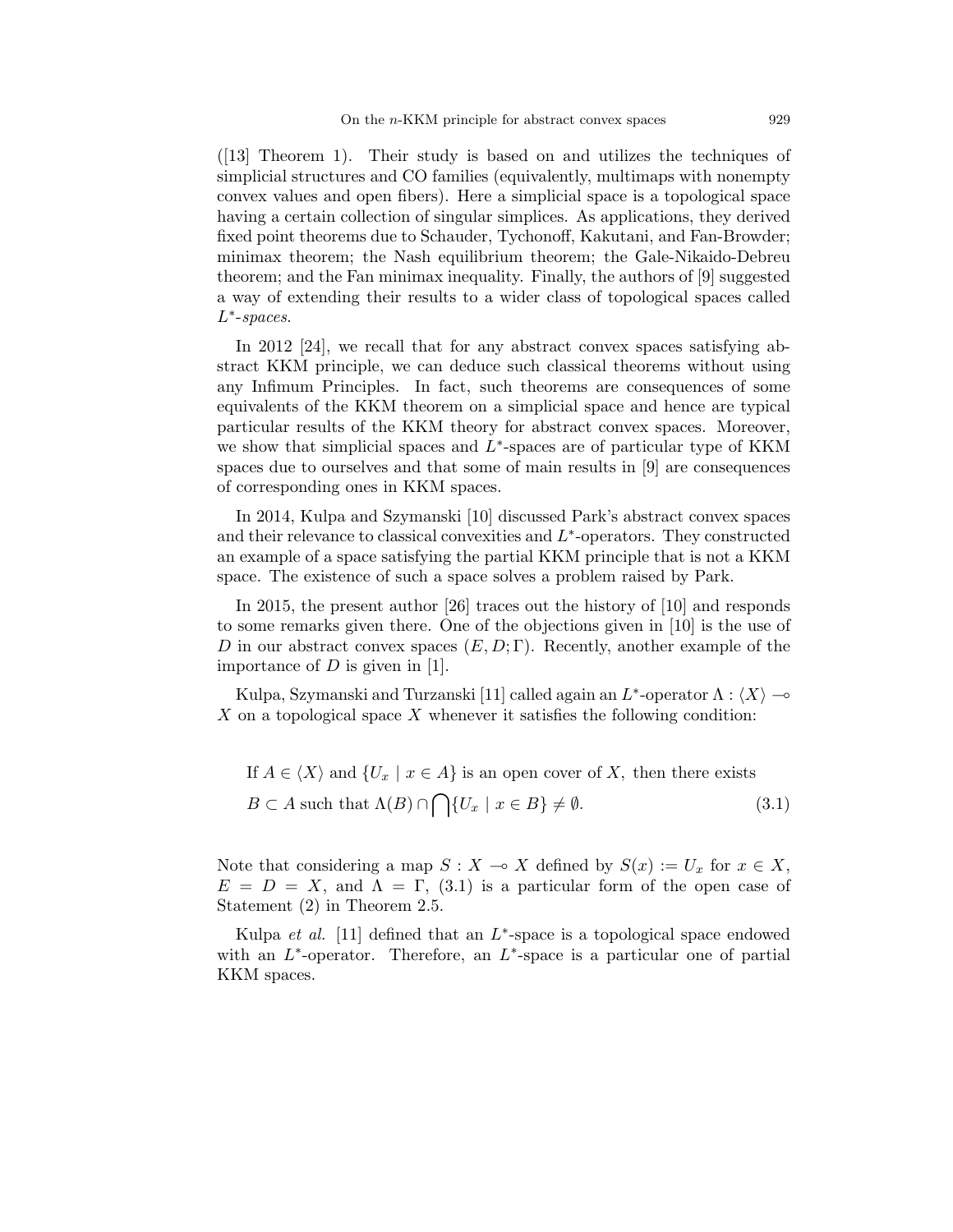### 4. n-KKM spaces

First of all, we recall the  $L_n^*$ -spaces due to Kulpa *et al.* [11] as follows:

**Definition 4.1.** An operator  $\Lambda : \langle X \rangle \to X$  on a topological space X is called an  $L_n^*$ -operator if it satisfies the following condition (4.1):

If  $A \in \langle X \rangle$  and  $\{U_x \mid x \in A\}$  is an open cover of X, then there exists

$$
B \subset A \text{ such that } |B| \le n + 1 \text{ and } \Lambda(B) \cap \bigcap \{U_x \mid x \in B\} \ne \emptyset. \tag{4.1}
$$

In this case, the pair  $(X; \Lambda)$  is called an  $L_n^*$ -space. The condition defining  $L_n^*$ -operators is the original condition (3.1) with an additional requirement imposed on the size of the set B.

Motivated by this definition, we define the following new one:

**Definition 4.2.** Let  $(E, D; \Gamma)$  be an abstract convex space and Z a topological space. For a multimap  $F : E \multimap Z$  with nonempty values, if a multimap  $G: D \longrightarrow Z$  and a natural  $n \in \mathbb{N}$  satisfies

$$
F(\Gamma_A) \subset G(A) := \bigcup_{y \in A} G(y)
$$

for all  $A \in \langle D \rangle$  with the cardinal  $|A| \leq n+1$ , then G is called a n-KKM map with respect to F. A n-KKM map  $G: D \to E$  is a n-KKM map with respect to the identity map  $1<sub>E</sub>$ .

Definition 4.3. The *partial n-KKM principle* for an abstract convex space  $(E, D; \Gamma)$  is the statement that, for any closed-valued n-KKM map  $G: D \rightarrow$ E, the family  $\{G(y)\}_{y\in D}$  has the finite intersection property. The *n*-KKM principle is the statement that the same property also holds for any openvalued  $n-KKM$  map.

An abstract convex space is called a  $(partial)$  *n-KKM space* if it satisfies the (partial) n-KKM principle, respectively.

**Example 4.4.** (1) For each  $n \in \mathbb{N}$ , the (partial) KKM principle is the (partial)  $n-KKM$  principle; every (partial) KKM space is a (partial)  $n-KKM$  space; and every KKM map is an n-KKM map.

(2) The original KKM theorem [8] is for the triple  $(\Delta_n, V; \text{co})$ , where  $\Delta_n$  is the standard *n*-simplex, V the set of its vertices  $\{e_i\}_{i=0}^n$ , and co :  $\langle V \rangle \to \Delta_n$ the convex hull operation. The (partial) KKM principle for this case is the (partial) n-KKM principle from the beginning.

(3) The 2-KKM spaces in [22] are *n*-KKM spaces for  $n=2$ .

(4) The  $L_n^*$ -spaces of Kulpa *et al.* [11] can be shown to be *n*-KKM spaces as follows.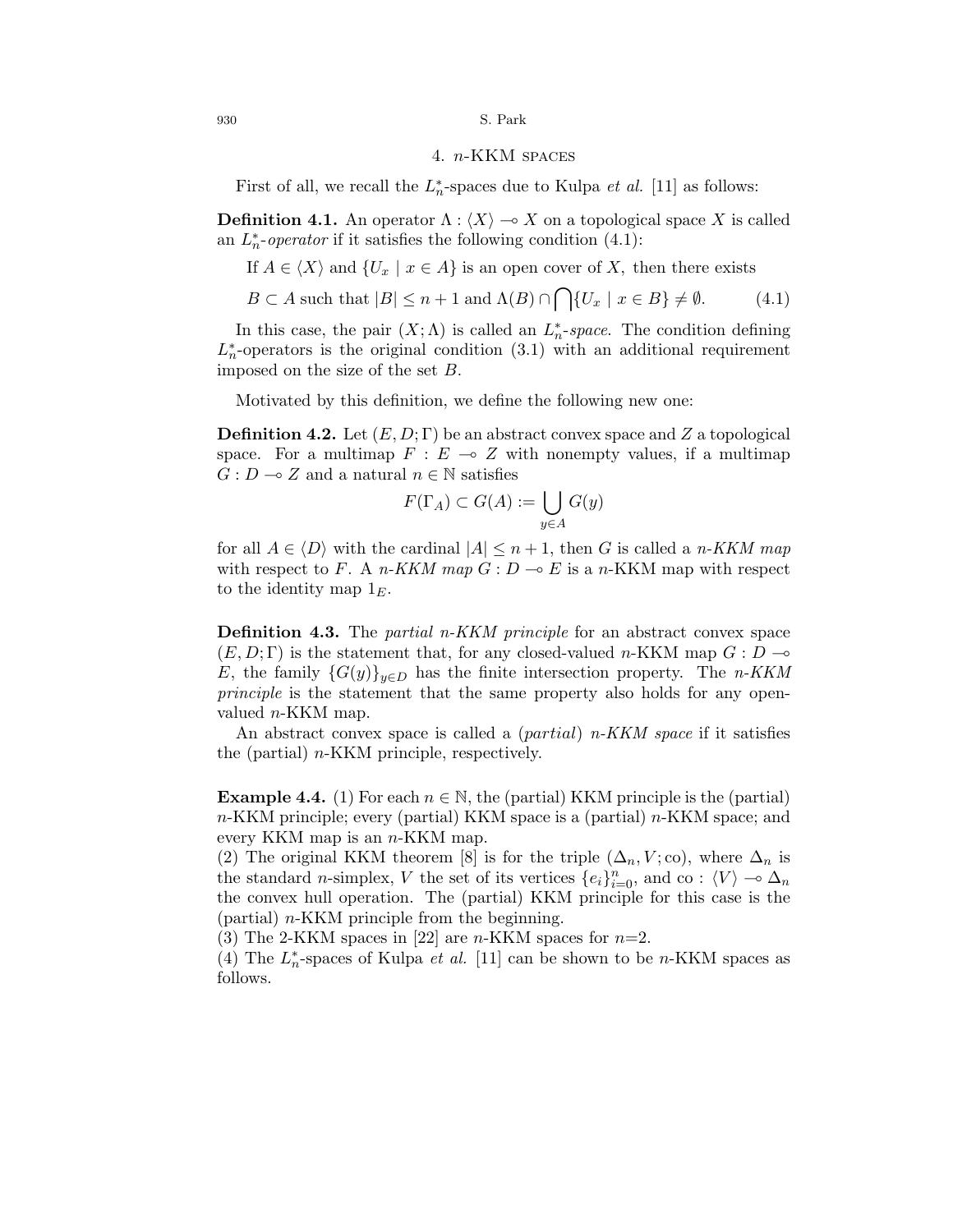For an abstract convex space  $(E, D; \Gamma)$ , let us consider the following:

**Theorem 4.5.** (Characterizations of the n-KKM spaces) For an  $n$ -KKM space  $(E, D; \Gamma)$ , the following are equivalent:

- (1) The n-KKM principle. Let  $(E, D; \Gamma)$  be an n-KKM space, that is, for any closed-valued [resp., open-valued] n-KKM map  $G : D \multimap E$ , the family  ${G(z)}_{z\in D}$  has the finite intersection property.
- (2) The Fan matching property. Let  $S: D \to E$  be a map satisfying (i)  $S(z)$  is open [resp., closed] for each  $z \in D$ ; and (ii)  $E = \bigcup_{z \in M} S(z)$  for some  $M \in \langle D \rangle$ . Then there exists an  $N \in \langle M \rangle$  with  $|N| \leq n+1$  such that

$$
\Gamma_N \cap \bigcap_{z \in N} S(z) \neq \emptyset.
$$

*Proof.* (1)  $\Rightarrow$  (2): Let  $G : D \multimap E$  be a map given by  $G(z) := E \setminus S(z)$  for  $z \in D$ . Then G has closed [resp., open] values. Suppose, on the contrary to the conclusion, that for any  $N \in \langle M \rangle$  with  $|N| \leq n+1$ , we have  $\Gamma_N \cap \bigcap_{z \in N} S(z) =$  $\emptyset$ ; that is,

$$
\Gamma_N \subset E \setminus \bigcap_{z \in N} S(z) = \bigcup_{z \in N} (E \setminus S(z)) = G(N).
$$

Then  $G|_M : M \to E$  is a n-KKM map. It is easily checked that  $(E, M; \Gamma|_{\langle M \rangle})$ also satisfies the *n*-KKM principle  $(1)$  [19, Lemma 2]; and hence there exists a

$$
\widehat{y} \in \bigcap_{z \in N} G(z) = \bigcap_{z \in N} (E \setminus S(z)).
$$

Hence  $\widehat{y} \notin S(z)$  for all  $z \in N$ . Since N is arbitrary, this violates condition (ii).  $(2) \Rightarrow (1)$ : Let  $G : D \multimap E$  be a closed [resp., open] valued n-KKM map. Define a map  $S : D \multimap E$  by  $S(z) := E \setminus G(z)$  for  $z \in D$ . Then S is open [resp., closed] valued. Hence (i) holds. Suppose that there exists an  $M \in \langle D \rangle$ such that  $\bigcap_{z \in M} G(z) = \emptyset$  on the contrary to the conclusion of (1). Then

$$
E = \bigcup_{z \in M} (E \setminus G(z)) = \bigcup_{z \in M} S(z),
$$

that is, (ii) holds. Therefore, by (2), there exists an  $N \in \langle M \rangle$  such that  $|N| \leq n+1$  and

$$
\Gamma_N \cap \bigcap_{z \in N} S(z) \neq \emptyset.
$$

Hence there exists an  $x_0 \in \Gamma_N$  such that  $x_0 \in \bigcap_{z \in N} S(z) = \bigcap_{z \in N} (E \setminus G(z))$ or  $x_0 \notin G(N)$ . Therefore,  $\Gamma_N \not\subset G(N)$  and G is not a n-KKM map. A contradiction.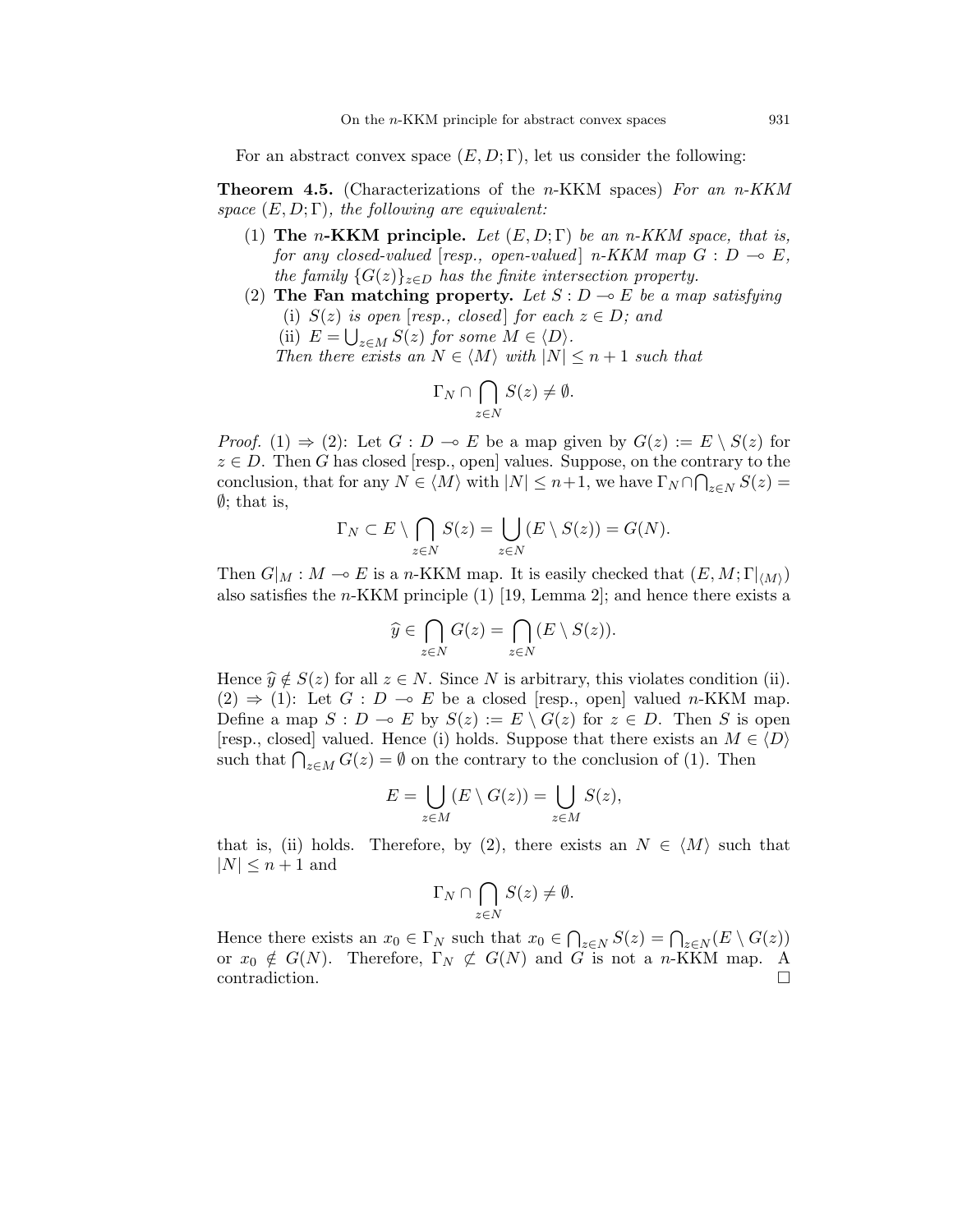The above proof is almost same to the one for Theorem 2.5 with an additional requirement imposed on the size of the set N.

Note also that the closed-valued case of  $(1)$  characterizes the partial n-KKM space. Moreover, we have the following:

Corollary 4.6. An absolute convex space  $(X; \Lambda)$  is a partial n-KKM space if and only if it is an  $L_n^*$ -space.

Now the following diagram for abstract convex spaces clearly holds:

 $L^*$ -space or KKM space  $\Longrightarrow$  Partial KKM spaces

 $\Downarrow$ 

 $L_n^*$ -space or *n*-KKM space  $\Longrightarrow$  Partial *n*-KKM spaces

### 5. Problems for further study

In this section, we introduce three articles containing materials closely related to the contents of this present paper. Each of them can be used to obtain some new generalized results if possible. After giving short abstracts of those three articles, we raise possible problems.

1. (S. Park [22, 25]) Abstract: " We clearly derive a sequence of a dozen statements which characterize the KKM spaces and equivalent formulations of the partial KKM principle. As their applications, we add more than a dozen statements including generalized formulations of von Neumann minimax theorem, von Neumann intersection lemma, the Nash equilibrium theorem, and the Fan type minimax inequalities for any KKM spaces. Consequently, this paper unifies and enlarges previously known several proper examples of such statements for particular types of KKM spaces."

A problem is to obtain equivalent formulations of the  $n$ -KKM principle, other than the Fan matching property as shown in Theorem 4.5. Similarly, another problem is to find some equivalent formulation of the partial  $n-KKM$ principle and their applications. In fact, it might be possible to generalize the contents of  $[22]$  or  $[23]$  to the (partial) *n*-KKM spaces.

2. (W. Kulpa et al. [11]) Abstract: "Within the framework of spaces admitting special  $L^*$ -operators (such as continuous or  $L_n^*$ -operators) we prove fixed point theorems (of Brouwer or Schauder type) and discuss some related issues (e.g. the existence symmetric equilibria)."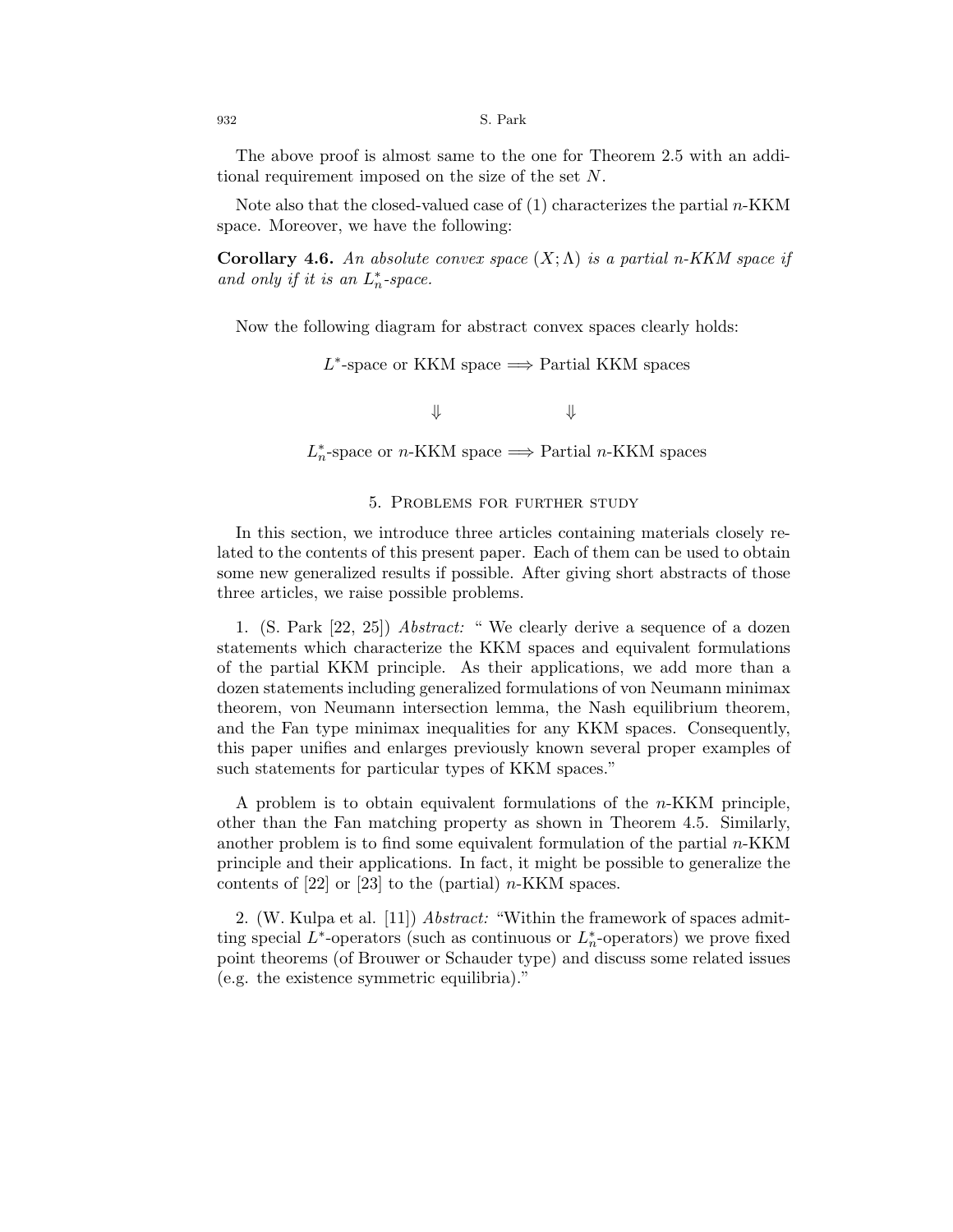A problem is to obtain generalizations of applicable parts of [11] to partial n-KKM spaces.

3. (M.-H. Shih [27]) Abstract: "The hidden convex structure of the Knaster-Kuratowski-Mazurkiewicz theorem allows us to reveal the hidden convex structure of Klee's geometric transversal structure. This enables us to describe two forms of Klee's theorem in arbitrary topological vector spaces which are not required to be Hausdorff or locally convex, and to determine the Helly number of two classes of families of convex sets in topological vector spaces."

A problem is to generalize any parts of [27] to our abstract convex structure; more precisely, generalize topological vector spaces in [27] or in many other works of Shih to our abstract convex spaces.

### **REFERENCES**

- [1] P. Chaipunya and P. Kumam, Nonself KKM maps and corresponding theorems in Hadamard manifolds, Appl. Gen. Topol.  $16(1)$  (2015), 37-44.
- [2] T.-H. Chang, C.-M. Chen and J.H. Chang, Generalized 2-KKM theorems and their applications on hyperconvex metric spaces, Nonlinear Anal., 69 (2008), 1145–1149.
- [3] C.-M. Chen and T.-H. Chang, Some results for the family  $2-gKKM(X, Y)$  and the Φ-mappings in hyperconvex metric spaces, Nonlinear Anal., 69 (2008), 2533–2540.
- [4] C.-M. Chen and T.-H. Chang, The 2-KKM property and its applications in hyperconvex metric spaces, Nonlinear Anal., 71 (2009), 1978–1984.
- [5] A. Granas, Quelques Méthodes topologique èn analyse convexe, Méthodes topologiques en analyse convexe, Sém. Math. Supér.  $110$ ,  $11–77$ , Press. Univ. Montréal, 1990.
- [6] C.D. Horvath, *Contractibility and generalized convexity*, J. Math. Anal. Appl., 156 (1991), 341–357.
- [7] C.D. Horvath, Extension and selection theorems in topological spaces with a generalized convexity structure, Ann. Fac. Sci. Toulouse, 2 (1993), 253–269.
- [8] B. Knaster, K. Kuratowski, und S. Mazurkiewicz, Ein Beweis des Fixpunktsatzes für n-Dimensionale Simplexe, Fund. Math., 14 (1929), 132–137.
- [9] W. Kulpa and A. Szymanski, Applications of general infimum principles to fixed-point theory and game theory, Set-valued Anal. 16 (2008), 375–398.
- [10] W. Kulpa and A. Szymanski, Some remarks on Park's abstract convex spaces, Top. Meth. Nonlinear Anal. 44(2) (2014), 369–379.
- [11] W. Kulpa, A. Szymanski, and M. Turzanski, Fixed point theorems and L<sup>\*</sup>-operators, J. Fixed Point Thory Appl., 2017.
- [12] M. Lassonde, On the use of KKM multifunctions in fixed point theory and related topics, J. Math. Anal. Appl., 97 (1983), 151–201.
- [13] S. Park, Generalizations of Ky Fan's matching theorems and their applications, J. Math. Anal. Appl. 141 (1989), 164–176.
- [14] S. Park, Some coincidence theorems on acyclic multifunctions and applications to KKM theory, in: Fixed Point Theory and Applications (K.-K. Tan, ed.), World Scientific Publ., River Edge, NJ, 1992, pp. 248–277.
- [15] S. Park, Ninety years of the Brouwer fixed point theorem, Vietnam J. Math., 27 (1999), 193–232.
- [16] S. Park, Elements of the KKM theory for generalized convex spaces, Korean J. Comput. Appl. Math., 7 (2000), 1–28.